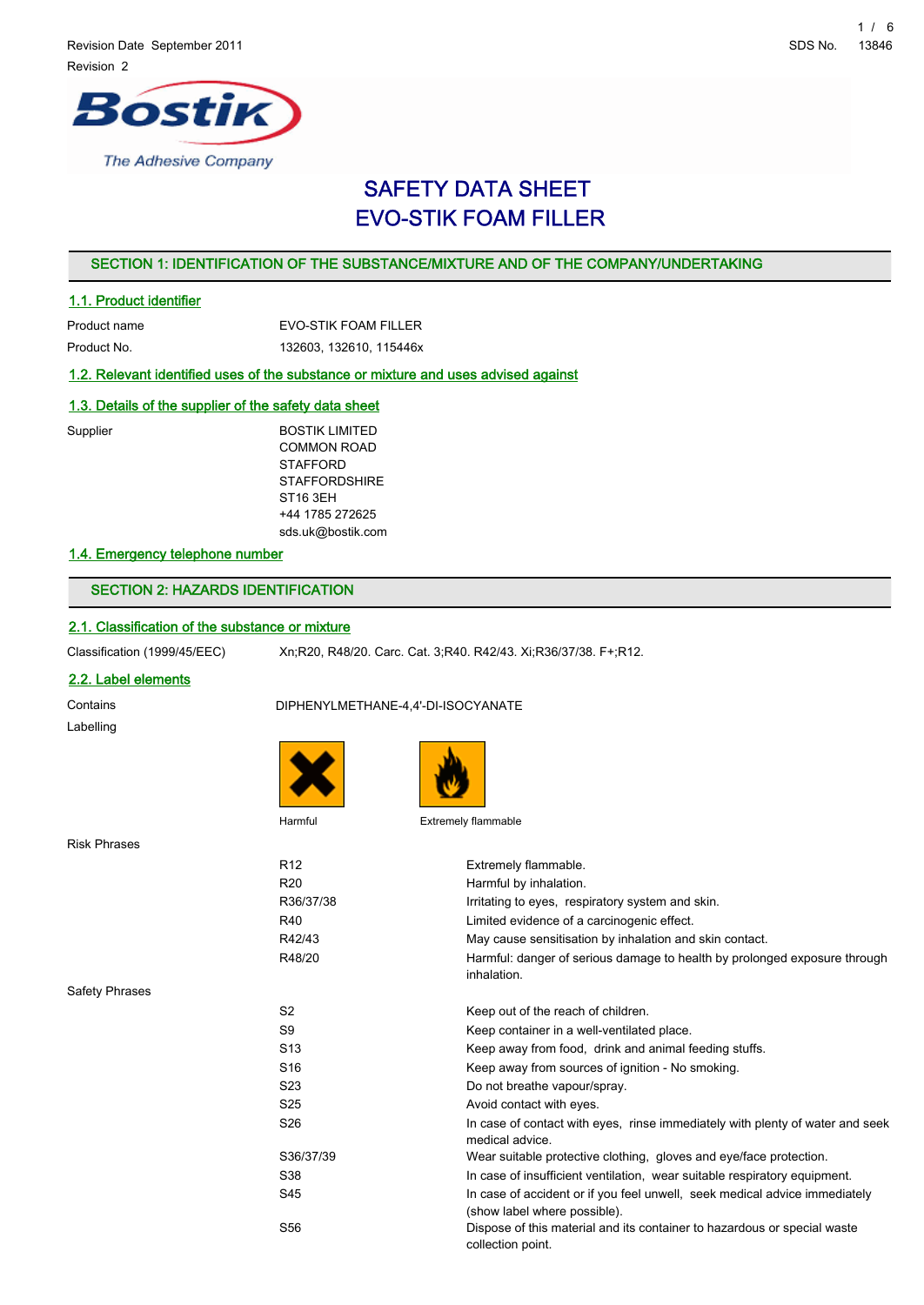# EVO-STIK FOAM FILLER

| S63            | In case of accident by inhalation: remove casualty to fresh air and keep at<br>rest.                                                     |
|----------------|------------------------------------------------------------------------------------------------------------------------------------------|
| P4             | Contains isocyanates. See information supplied by the manufacturer.                                                                      |
| A1             | Pressurized container: protect from sunlight and do not expose to<br>temperatures exceeding 50°C. Do not pierce or burn, even after use. |
| A <sub>2</sub> | Do not spray on a naked flame or any incandescent material.                                                                              |

# 2.3. Other hazards

Pressurised container. Protect from sunlight and do not expose to temperatures exceeding 50C. Do not pierce or burn even after use. Do not spray on a naked flame or any incandescent material - NO SMOKING.

#### SECTION 3: COMPOSITION/INFORMATION ON INGREDIENTS

# 3.2. Mixtures

| <b>BUTANE</b>                                                                                                                                                                                                      |                   |                                                                                            | $1 - 5%$  |
|--------------------------------------------------------------------------------------------------------------------------------------------------------------------------------------------------------------------|-------------------|--------------------------------------------------------------------------------------------|-----------|
| CAS-No.: 106-97-8                                                                                                                                                                                                  | EC No.: 203-448-7 |                                                                                            |           |
| Classification (EC 1272/2008)<br>Flam. Gas 1 - H220                                                                                                                                                                |                   | Classification (67/548/EEC)<br>$F + R12$                                                   |           |
| <b>DIMETHYL ETHER</b>                                                                                                                                                                                              |                   |                                                                                            | $5 - 10%$ |
| CAS-No.: 115-10-6                                                                                                                                                                                                  | EC No.: 204-065-8 |                                                                                            |           |
| Classification (EC 1272/2008)<br>Flam. Gas 1 - H220                                                                                                                                                                |                   | Classification (67/548/EEC)<br>$F+R12$                                                     |           |
| DIPHENYLMETHANE-4,4'-DI-ISOCYANATE                                                                                                                                                                                 |                   |                                                                                            | 30-60%    |
| CAS-No.: 101-68-8                                                                                                                                                                                                  | EC No.: 202-966-0 |                                                                                            |           |
| Classification (EC 1272/2008)<br>Acute Tox. 4 - H332<br>Skin Irrit. 2 - H315<br>Eye Irrit. 2 - H319<br>Resp. Sens. 1 - H334<br>Skin Sens. 1 - H317<br>Carc. 2 - H351<br>STOT Single 3 - H335<br>STOT Rep. 2 - H373 |                   | Classification (67/548/EEC)<br>Carc. Cat. 3;R40<br>Xn;R20,R48/20<br>Xi:R36/37/38<br>R42/43 |           |

The Full Text for all R-Phrases and Hazard Statements are Displayed in Section 16.

# SECTION 4: FIRST AID MEASURES

# 4.1. Description of first aid measures

Inhalation

Remove victim immediately from source of exposure. Move the exposed person to fresh air at once. Get medical attention if any discomfort continues.

Ingestion

DO NOT induce vomiting. Get medical attention immediately.

Skin contact

Promptly wash contaminated skin with soap or mild detergent and water. Promptly remove clothing if soaked through and wash as above. Get medical attention if irritation persists after washing. Eye contact

Rinse the eye with water immediately. Continue to rinse for at least 15 minutes and get medical attention.

#### 4.2. Most important symptoms and effects, both acute and delayed

# 4.3. Indication of any immediate medical attention and special treatment needed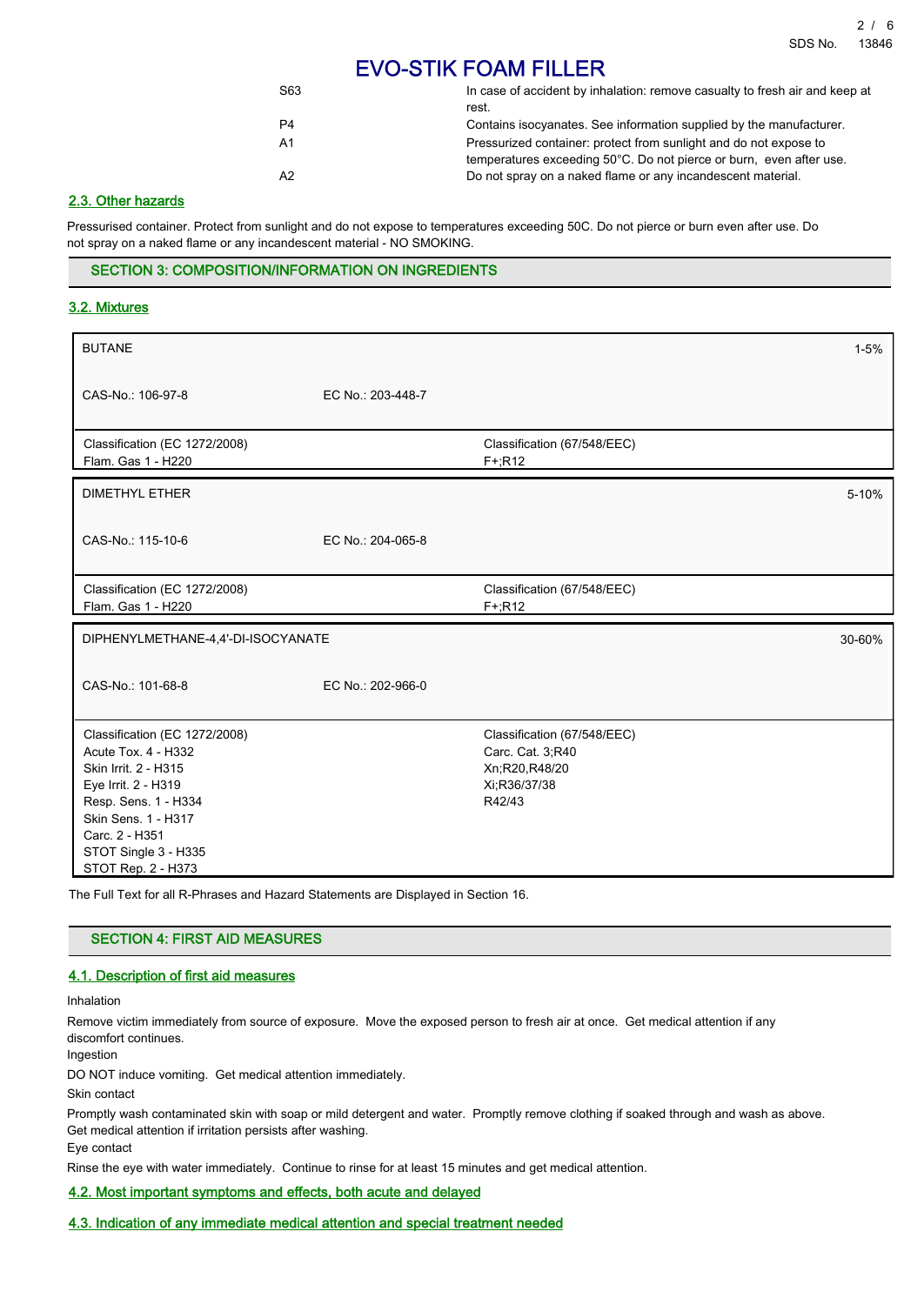# SECTION 5: FIREFIGHTING MEASURES

#### 5.1. Extinguishing media

Extinguishing media

Use: Foam, carbon dioxide or dry powder.

#### 5.2. Special hazards arising from the substance or mixture

Specific hazards

Fire or high temperatures create: Toxic gases/vapours/fumes of: Carbon dioxide (CO2). Carbon monoxide (CO).

# 5.3. Advice for firefighters

Protective equipment for fire-figthers

Wear self contained breathing apparatus

# SECTION 6: ACCIDENTAL RELEASE MEASURES

#### 6.1. Personal precautions, protective equipment and emergency procedures

Avoid skin and eye contact. Ensure adequate ventilation. Wear personal protective equipment. Wear self contained breathing apparatus. Avoid breathing vapour

#### 6.2. Environmental precautions

Prevent entry into drains and water courses.

#### 6.3. Methods and material for containment and cleaning up

Extinguish all ignition sources. Avoid sparks, flames, heat and smoking. Ventilate. Clean-up personnel should use respiratory and/or liquid contact protection. Absorb onto sand, earth or abosorbent granules. Pick up with non-sparking tools and place into metal containers with sealable lids. Mark containers with details of hazards and store in designated area ready for disposal. Collect spillage in containers, seal securely and deliver for disposal according to local regulations.

#### 6.4. Reference to other sections

#### SECTION 7: HANDLING AND STORAGE

#### 7.1. Precautions for safe handling

Keep away from heat, sparks and open flame. Avoid spilling, skin and eye contact. Ventilate well, avoid breathing vapours. Use approved respirator if air contamination is above accepted level.

#### 7.2. Conditions for safe storage, including any incompatibilities

Flammable/combustible - Keep away from oxidisers, heat and flames. Keep upright. Aerosol cans: Must not be exposed to direct sunlight or temperatures above 50°C. Pressurised container: Must not be exposed to temperatures above 50°C. Storage Class

Compressed gas storage.

# 7.3. Specific end use(s)

# SECTION 8: EXPOSURE CONTROLS/PERSONAL PROTECTION

#### 8.1. Control parameters

| Name                               | <b>STD</b> |         | TWA - 8 Hrs        |         | STEL - 15 Min      | <b>Notes</b> |
|------------------------------------|------------|---------|--------------------|---------|--------------------|--------------|
| <b>IBUTANE</b>                     | <b>WEL</b> | 600 ppm | 1450 mg/m3         | 750 ppm | 1810 mg/m3         |              |
| <b>IDIMETHYL ETHER</b>             | <b>WEL</b> | 400 ppm | 766 mg/m3          | 500 ppm | 958 mg/m3          |              |
| DIPHENYLMETHANE-4.4'-DI-ISOCYANATE | ' WEL      |         | 0.02<br>mq/m3(Sen) |         | 0.07<br>mg/m3(Sen) |              |

WEL = Workplace Exposure Limit.

Ingredient Comments WEL = Workplace Exposure Limits

#### 8.2. Exposure controls

Protective equipment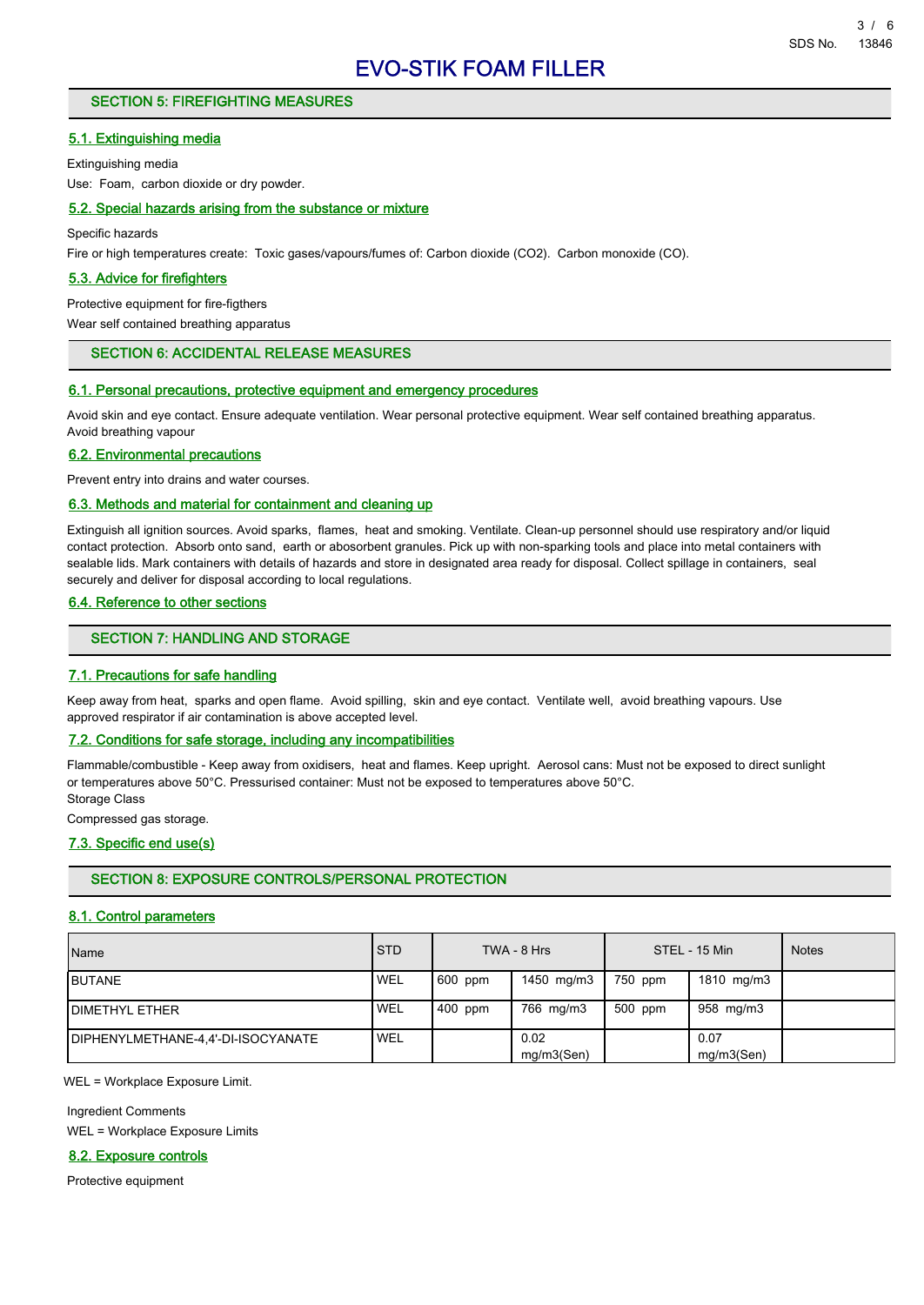

Engineering measures

Provide adequate general and local exhaust ventilation. Explosion-proof general and local exhaust ventilation.

Respiratory equipment

If ventilation is insufficient, suitable respiratory protection must be provided. Wear suitable respiratory protection. Wear full face mask supplied with: Wear mask supplied with: Chemical respirator with organic vapour cartridge. Hand protection

Protective gloves and goggles must be used if there is a risk of direct contact or splash.

Eye protection

Wear splash-proof eye goggles to prevent any possibility of eye contact.

Hygiene measures

Wash at the end of each work shift and before eating, smoking and using the toilet. Use appropriate skin cream to prevent drying of skin. When using do not eat, drink or smoke. DO NOT SMOKE IN WORK AREA!

# SECTION 9: PHYSICAL AND CHEMICAL PROPERTIES

#### 9.1. Information on basic physical and chemical properties

| Colour                         | Varying.        |
|--------------------------------|-----------------|
| Odour                          | Characteristic. |
| Relative density               | 0.987           |
| Flash point (°C)               | N/A (Aerosol)   |
| Auto Ignition Temperature (°C) | >200            |

# 9.2. Other information

SECTION 10: STABILITY AND REACTIVITY

#### 10.1. Reactivity

#### 10.2. Chemical stability

Stable under normal temperature conditions.

# 10.3. Possibility of hazardous reactions

# 10.4. Conditions to avoid

# 10.5. Incompatible materials

## 10.6. Hazardous decomposition products

Carbon monoxide (CO). Carbon dioxide (CO2).

# SECTION 11: TOXICOLOGICAL INFORMATION

#### 11.1. Information on toxicological effects

#### Inhalation

Harmful by inhalation. May cause sensitisation by inhalation. Harmful: danger of serious damage to health by prolonged exposure through inhalation.

Skin contact

Irritating to skin. May cause sensitisation by skin contact.

Eye contact

Irritating to eyes.

Route of entry

Skin and/or eye contact. Inhalation.

#### SECTION 12: ECOLOGICAL INFORMATION

**Ecotoxicity** 

Not regarded as dangerous for the environment. However, contamination of the aquatic or terrestrial environments should be avoided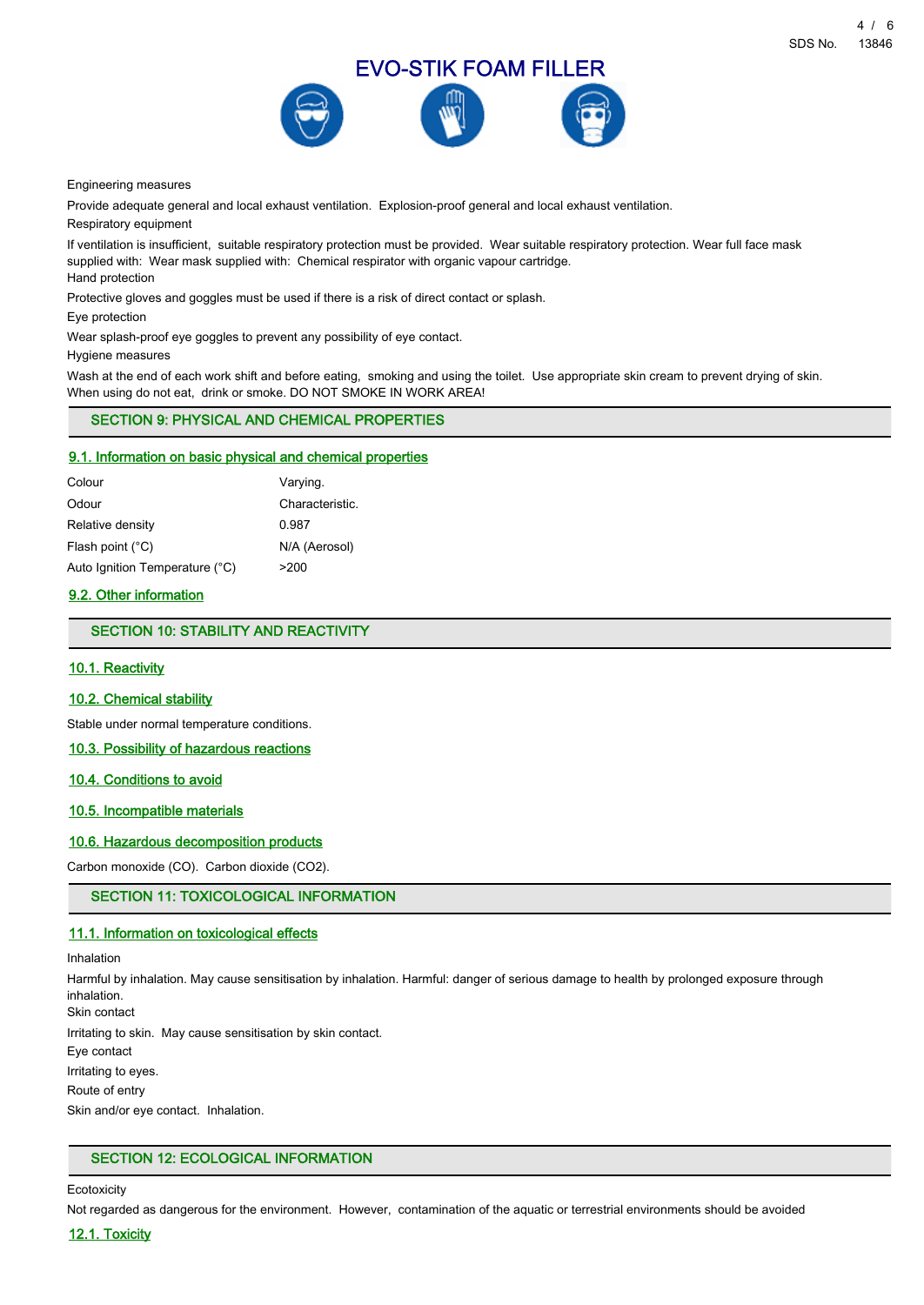# EVO-STIK FOAM FILLER

# 12.2. Persistence and degradability

12.3. Bioaccumulative potential

12.4. Mobility in soil

12.5. Results of PBT and vPvB assessment

12.6. Other adverse effects

# SECTION 13: DISPOSAL CONSIDERATIONS

# 13.1. Waste treatment methods

Dispose of waste and residues in accordance with local authority requirements.

# SECTION 14: TRANSPORT INFORMATION

# 14.1. UN number

| UN No. (ADR/RID/ADN) | 1950 |
|----------------------|------|
| UN No. (IMDG)        | 1950 |
| UN No. (ICAO)        | 1950 |

#### 14.2. UN proper shipping name

| Proper Shipping Name | <b>AEROSOLS</b> |
|----------------------|-----------------|
|                      |                 |

#### 14.3. Transport hazard class(es)

| <b>ADR/RID/ADN Class</b> | 21             |
|--------------------------|----------------|
| <b>ADR/RID/ADN Class</b> | Class 2: Gases |
| ADR Label No.            | 21             |
| <b>IMDG Class</b>        | 21             |
| ICAO Class/Division      | 21             |
| <b>Transport Labels</b>  |                |



#### 14.4. Packing group

Not applicable.

# 14.5. Environmental hazards

Environmentally Hazardous Substance/Marine Pollutant No.

#### 14.6. Special precautions for user

| EMS.                    | F-D. S-U |
|-------------------------|----------|
| Tunnel Restriction Code | (D)      |

# 14.7. Transport in bulk according to Annex II of MARPOL73/78 and the IBC Code

# SECTION 15: REGULATORY INFORMATION

# 15.1. Safety, health and environmental regulations/legislation specific for the substance or mixture

# Uk Regulatory References

Persons already sensitised to diisocyanates may develop allergic reactions when using this product. Persons suffering from asthma, eczema or skin problems should avoid contact, including dermal contact, with this product. This product should not be used under conditions of poor ventilation unless a protective mask with an appropriate gas filter (i.e. type A1 according to standard EN14387) is used.